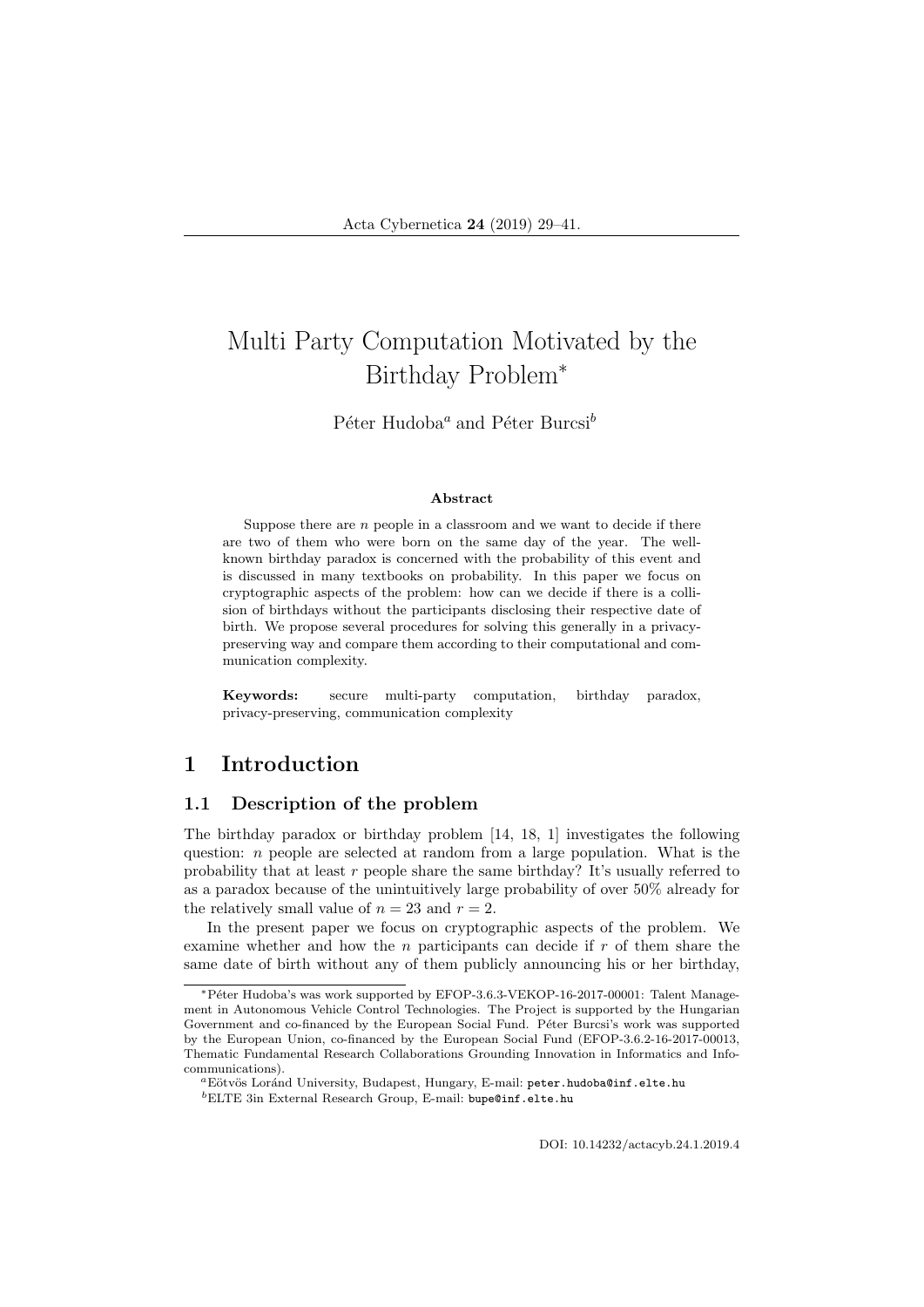using secure communication. This is a so-called multi-party computation, see e.g. Chapter 7 of  $[9]$  or  $[10]$ .

The  $n = 2$  case is well-known and named Tiercé or socialist millionaires' problem. This is similar to Yao's millionaires' problem originally introduced in [19, 20] where the two participants want to compare their secrets (decide which one is larger). Later, other solutions were proposed, e.g. [5],[13],[16], [15] but all of them consider the case of 2 participants.

A first idea would be to use pairwise socialist millionaires' protocols for the general n-participant version. However, in case of equality the two participants involved would instantly learn each other's secrets which we want to avoid when  $n \geq 3$ . In what follows, we deal with the  $r = 2$  case but general n.

More generally and formally we have a finite but possibly large set of possible values V (corresponding to possible birthdays) and each of  $n$  participants holding a secret value  $x_i \in V$  (their respective birthdays). We want to compute, using a secure multi-party computation, the following function:

$$
f(x_1, \dots, x_n) = \begin{cases} 1, & \text{if } \exists i, j \in \{1, \dots, n\} : i \neq j \land x_i = x_j \\ 0, & \text{otherwise} \end{cases} \tag{1}
$$

#### 1.2 Security assumptions and comparison of protocols

In this paper we make the assumption on the participants' behavior called honest but courious or semi-honest. The participants are honest in following the protocol which means they do not poison or dilate the data, but if they can gain information without poisoning the algorithm, they will do it. With these conditions we want to make sure no one learns any other participant's secret.

We can characterize the level of privacy of a secure multi-party scheme with numbers  $adv_a$  (respectively  $adv_a$ ) corresponding to the minimal number of active (resp. passive) coordinated adversary participants who are able to gain access to secrets of the others, while still following the protocol. Below, when we call a scheme "adv out of n" scheme, we'll always mean  $adv_a = adv$ .

At the end of each section, we briefly discuss the running time and communication complexity of the scheme. We always consider only the slowest participant, unless the others are idle. We also restrict our attention to data sending (rather than receiving), because all communication is symmetric in all of the described algorithms.

We will express the running time in terms of basic operations, using the following notations.  $T(M, l)$  and  $T(A, l)$  are the running time in order of the multiplication and the adding for *l*-word unsigned integers.  $T(C, l)$  is the running time of sending a l-word message,  $T(R, l)$  is the running time of generating a l-word random number. As a shorthand for integers that fit in one word we write:  $T(M) = T(M, 1)$ ,  $T(C) = T(C, 1), T(R) = T(R, 1).$  Finally, W is the number of bits in one word.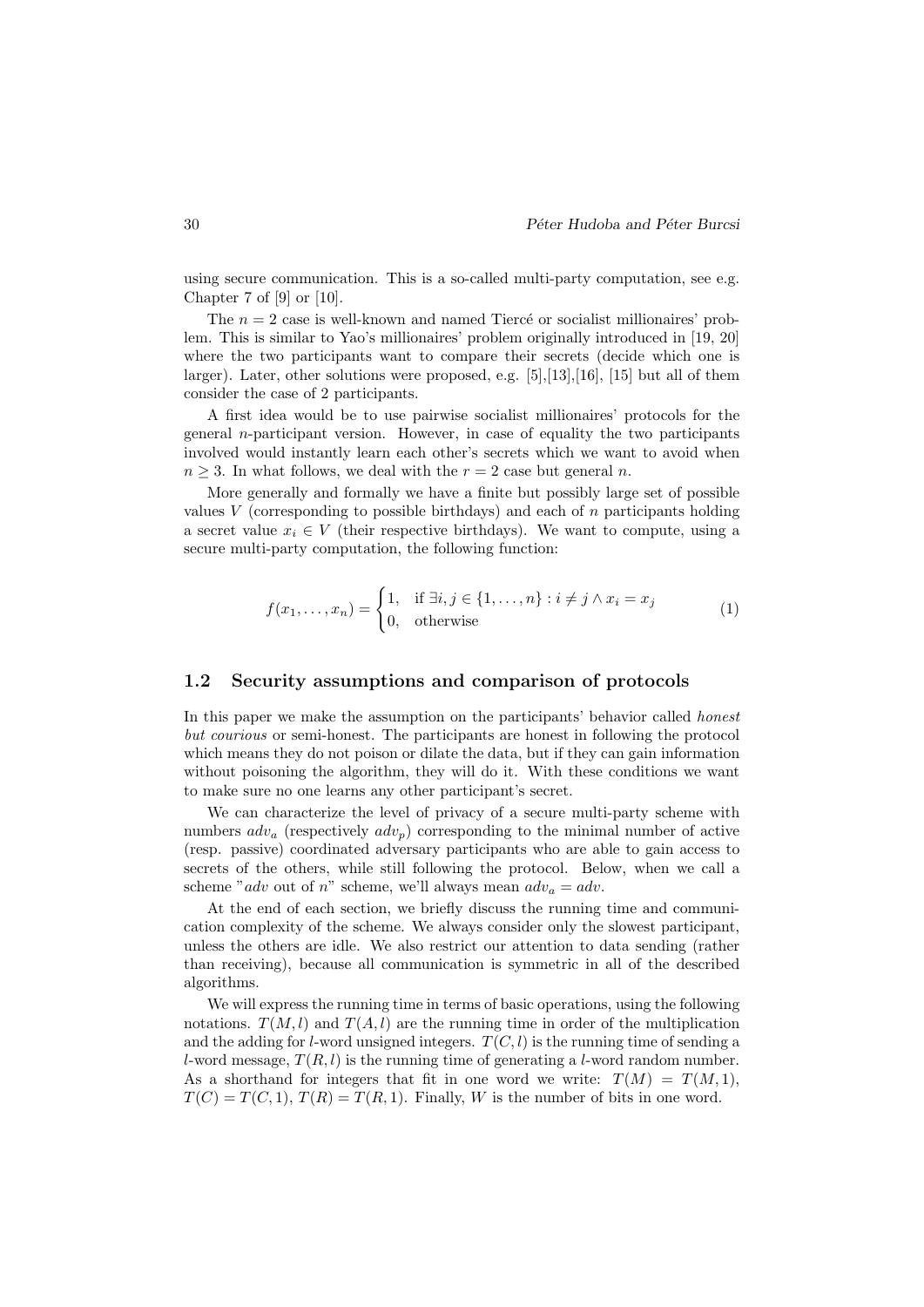## 2 Multi-party protocols for the birthday problem

## 2.1 Voting based

Below, by voting protocol we mean a multi-party computation where each participant casts a 'yes' or 'no' vote, and the protocol computes the number of 'yes' and 'no' votes. The birthday problem can be solved using voting protocols [6]. In a naïve approach, we perform a voting for all possible values in  $V$ . Whenever a value receives more than one vote, we know there is a collision. Unfortunately, this is unfeasible when  $|V|$  is large (for birthdays it could still work).

In order to improve the efficiency of the approach, we can partition the set V of possible values into subsets  $S_i$ , which we call *slots*. First we perform the votes for the subsets and then focus on values from those subsets  $S_i$  that have received at least two votes. This approach can reduce the number of the required voting rounds. Clearly, if the number of slots is too small, then there might be a lot of slots with at least two values and we have to test all values in these slots. On the other hand, if the slots are two small, then the number of slots is not much smaller than the number of possible values.

In the following we analyze the possible slot numbers in worst and average cases. We denote the number of possible values by  $k \in \mathbb{Z}^+$ , the number of participants by  $n \in \mathbb{Z}^+$  and the number of slots by  $q \in \mathbb{Z}^+$ . We try to distribute the possible values among the slots as equally as possible and analyze the optimal choice of parameter  $\mathfrak{a}.$ 

WorstCase If we distribute the participant values equally to the slots, each slot will contain  $\left[\frac{k}{q}\right]$  or  $\left|\frac{k}{q}\right|$  values. Let's call the slots that have  $\left[\frac{k}{q}\right]$  values "full" slots. Denote the number of full slots by  $T$ . Then

$$
T = \begin{cases} q, & \text{if } q \mid k \\ k - q \left\lfloor \frac{k}{q} \right\rfloor, & \text{otherwise} \end{cases}
$$

The maximal number of slots with at least 2 participant values is  $r = min\{\lfloor \frac{n}{2} \rfloor, q\}.$  Denote the maximal number of full slots with at least 2 participant values by  $T_r = min\{r, T\}$ . The number of necessary voting rounds in the worst case is  $q + T_r\left[\frac{k}{q}\right] + (r - T_r) \cdot \left|\frac{k}{q}\right|$ .

In the case when  $q \mid k$ , we have  $T = q$ , so  $T_r = min\{r, q\}$  $min\{min\{\lfloor \frac{n}{2} \rfloor, q\}, q\} = min\{\lfloor \frac{n}{2} \rfloor, q\}.$  We get  $r - T_r = 0$ , so the number of voting rounds is  $q + min\{\lfloor \frac{n}{2} \rfloor, q\} \frac{k}{q} = q + k \cdot min\{\lfloor \frac{n}{2} \rfloor \frac{1}{q}, 1\}$ . The derivative w.r.t. q is  $1 + k \cdot min\{\left\lfloor \frac{n}{2} \right\rfloor \left( -\frac{1}{q^2} \right), 0\}$  showing that in case of  $\left\lfloor \frac{n}{2} \right\rfloor \ge q$  we do not have an optimal value of q. If  $\lfloor \frac{n}{2} \rfloor \leq q$ , then we have a minimum at  $q=\sqrt{k\cdot\left\lfloor\frac{n}{2}\right\rfloor}$ .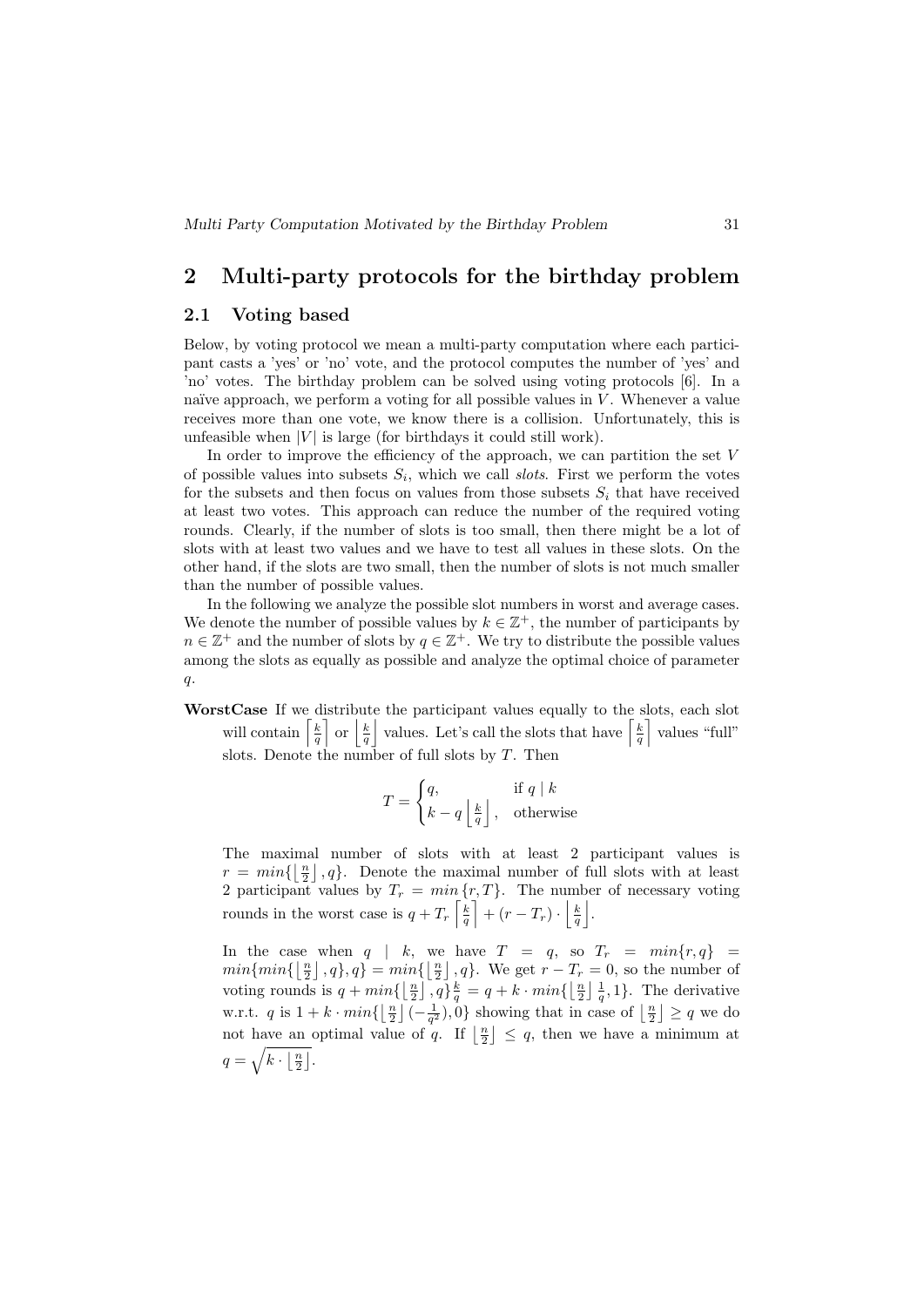If we assume that  $q \nmid k$ , then  $T = k - q \left\lfloor \frac{k}{q} \right\rfloor$ , so  $T_r = min\{r, T\} = min\{r, k - 1\}$  $q\left\lfloor \frac{k}{q}\right\rfloor$  =  $min\{min\{\lfloor \frac{n}{2}\rfloor, q\}, k-q \left\lfloor \frac{k}{q}\right\rfloor\}$  =  $min\{\lfloor \frac{n}{2}\rfloor, k-q \left\lfloor \frac{k}{q}\right\rfloor\}$ . In this case the formula for the rounds gives  $q + T_r \left[ \frac{k}{q} \right] + (r - T_r) \cdot \left[ \frac{k}{q} \right] = q + T_r \left( \left[ \frac{k}{q} \right] \left|\frac{k}{q}\right|$  + r ·  $\left|\frac{k}{q}\right| = q + T_r + r$  ·  $\left|\frac{k}{q}\right| = q + min\left\{\left\lfloor \frac{n}{2} \right\rfloor, k-q \right\}$   $\left|\frac{k}{q}\right|$  +  $min\left\{\left\lfloor \frac{n}{2} \right\rfloor, q\right\}$  ·  $\left|\frac{k}{q}\right|$ . Below we approximate  $q + \left\lfloor \frac{k}{q} \right\rfloor$  by  $q + \frac{k}{q}$  in order to simplify the calculation.

- If  $\lfloor \frac{n}{2} \rfloor \geq q$ , then  $q + min\{\lfloor \frac{n}{2} \rfloor, k q \lfloor \frac{k}{q} \rfloor \} + q \cdot \lfloor \frac{k}{q} \rfloor$ . If we remove the floor functions then the derivative is 1 so the minimum is at one of the boundaries.
- If  $\lfloor \frac{n}{2} \rfloor \leq q$ , then  $q + min\{\lfloor \frac{n}{2} \rfloor, k q \lfloor \frac{k}{q} \rfloor\} + \lfloor \frac{n}{2} \rfloor \cdot \lfloor \frac{k}{q} \rfloor$ . The derivative after removing floor functions is  $1+min\{0,0\}-\left\lfloor \frac{n}{2} \right\rfloor \cdot \frac{k}{q^2}$ , so the minimum is at  $q = \sqrt{k \cdot \lfloor \frac{n}{2} \rfloor}$  which is usually better than the first case.
- Average case We compute the expected number of slots with at least two participant values. This can be formulated as follows. Let  $f : A \rightarrow B$  where  $|A| = n$ ,  $|B| = q$ ,  $q < n$ , f chosen uniformly among all such functions. We are interested in  $E(\#\{b \in B | |f^{-1}(b)| > 1\}) = \sum_{b \in B} P(|f^{-1}(b)| > 1)$ 1) = |B| ·  $P(|f^{-1}(b_1)|)$ , where  $b_1$  denotes the first slot.  $P(|f^{-1}(b_1)|)$  =  $1 - P(|f^{-1}(b_0)| = 1) - P(|f^{-1}(b_0)| = 0) = 1 - n \left(\frac{q-1}{q}\right)^{n-1} \frac{1}{q} - \left(\frac{q-1}{q}\right)^n$ . We approximate this by  $1 - \frac{n}{q} \left(\frac{1}{e}\right)^{\frac{n}{q}} - \left(\frac{1}{e}\right)^{\frac{n}{q}} = 1 - \frac{n+q}{q} \left(\frac{1}{e}\right)^{\frac{n}{q}}$ . So the estimated expected number of slots with at least 2 values is:  $q\left(1-\frac{n+q}{q}e^{-\frac{n}{q}}\right)$  $q - (n+q)e^{-\frac{n}{q}}$ . The number of voting rounds is  $q + k/q \left(q - (n+q)e^{-\frac{n}{q}}\right)$ . Deriving and solving for zero we get  $n^2/q^3 = ke^{n/q}$  and thus we can compute the optimal choice for q.

If we assume that  $\left\lfloor \frac{n}{2} \right\rfloor \leq q$  and  $q \mid k$ , then the worst case needs  $q + \left\lfloor \frac{n}{2} \right\rfloor \frac{k}{q}$ voting rounds. Since we assumed semi-honest behavior, we can use a simple voting algorithm with leader (we show runtime in parenthesis): every participant sends a fragment to two others  $(2T(C))$ , everyone receives two shares and adds to their remaining share  $(2T(A))$  and sends the fragment of the solution to the leader node  $(T(C))$  who combines all received values  $(nT(A))$ . The running time is  $\left(q + \left\lfloor \frac{n}{2} \right\rfloor \frac{k}{q}\right) (3T(C) + 2T(A) + nT(A)).$ 

Remark 1. We can use a multiple hashing (several orthogonal sets of slots) too, if  $k$  is small relative to  $n$ .

Remark 2. If user behavior is more complicated and we insist on more privacy, there are several voting protocols to be considered, e.g. [3, 6].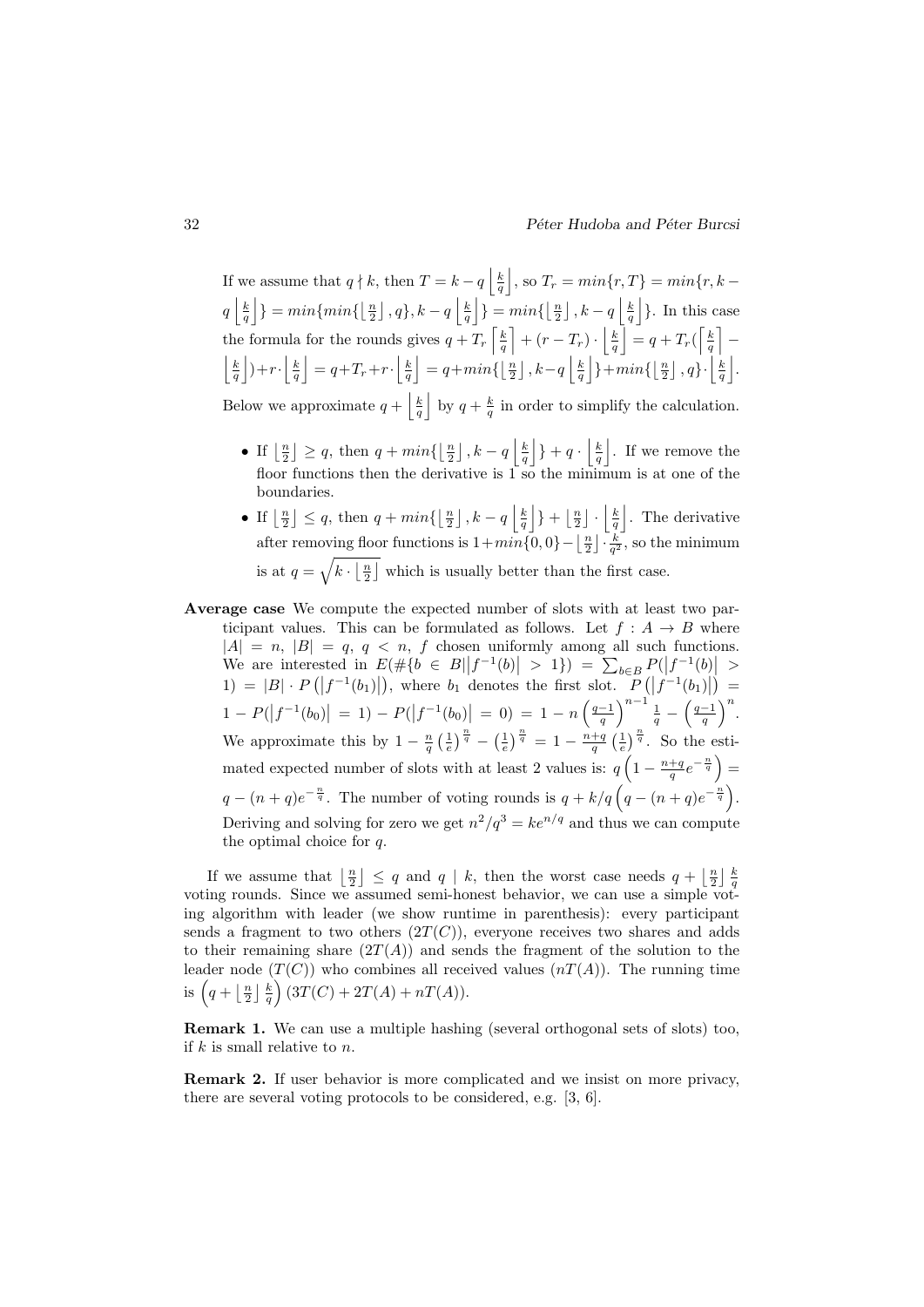#### 2.2 Pots

A folklore method for privately computing the average age of participants is the following. Start with one of the participants, called the seeder, putting a piece of paper containing a secret random value, the seed, into a pot. The seed could be chosen e.g. uniformly among the first one thousand positive integers. Then the participants secretly increment the value by their respective ages, one-by-one. At the end the seeder subtracts the seed and we get the sum of the ages.

We adapt this method for the birthday problem: let there be  $n$  participants, m seeders  $(m \leq n)$ , and k pots, initially containing 0. We start by every seeder getting the pots and adding some random number to the number found in it (independently for every pot). They remember that number for later. To each participant, we assign a pot that will be responsible for taking into account the participant's value (birthday). When inserting their seed into the pots, the seeders also increment by 1 the value in the pot holding their secret.

Next, all non-seeder participants take the pots and add 1 to the pot assigned to their secret, and 0 to the other pots. Finally, the seeders subtract the random numbers they added at the beginning. The order in which the seeders perform the final phase is shuffled compared to the initial phase in order to have different predecessors and successors for extra privacy. We can always achieve this when  $n \geq 5$  (we can find two disjoint Hamiltonian cycles in the complete graph with at least 5 vertices).

The adding/subtracting functions can come from an arbitrary Abelian group, e.g. exclusive or operation on a fixed length word, or a simple unsigned integer addition/subtraction in a  $\mathbb{Z}_m$ . In order to detect collisions for values from a set of size k, we could use a bit vector of length k. Adding a secret value of  $m$  to the pot means flipping the mth bit of the bit vector. If all values of the participants are distinct, then the number of the 1 bits in the final result is exactly  $n$ , otherwise we have flipped at least one bit back to 0, reducing the number of 1 bits.

To illustrate this method with an example, imagine that 3 people want to know if any two of them share the same favourite Star Wars movie from the original trilogy. To indicate which movie they prefer, everyone sets a bit vector of length three: 100 corresponds to the first movie, 010 to the second and 001 to the third one. The bitwise XOR of the three vectors reveals whether there is a collision: a necessary and sufficient condition for this is that the number of 1 bits is smaller than the number of participants (colliding 1s puts out each other). In order to do this with privacy preserved, everyone adds a random mask to the vectors which are then subtracted at the end.

The security level of the scheme depends on the number of seeders. If not all participants are seeders, all of the non-seeders' values can be claimed by the two neighboring participants, since they can simply calculate the difference. So this scheme is 2 out of *n* if  $m < n$ . If all of the participants are seeders, but we do not use the shuffling, we get 2 out of  $n$  again: in this case the neighbors can calculate the difference of the differences and get the secret. If we do use shuffling, we get a 4 out of n scheme. Below, when the  $m = n$  case is considered, we always mean the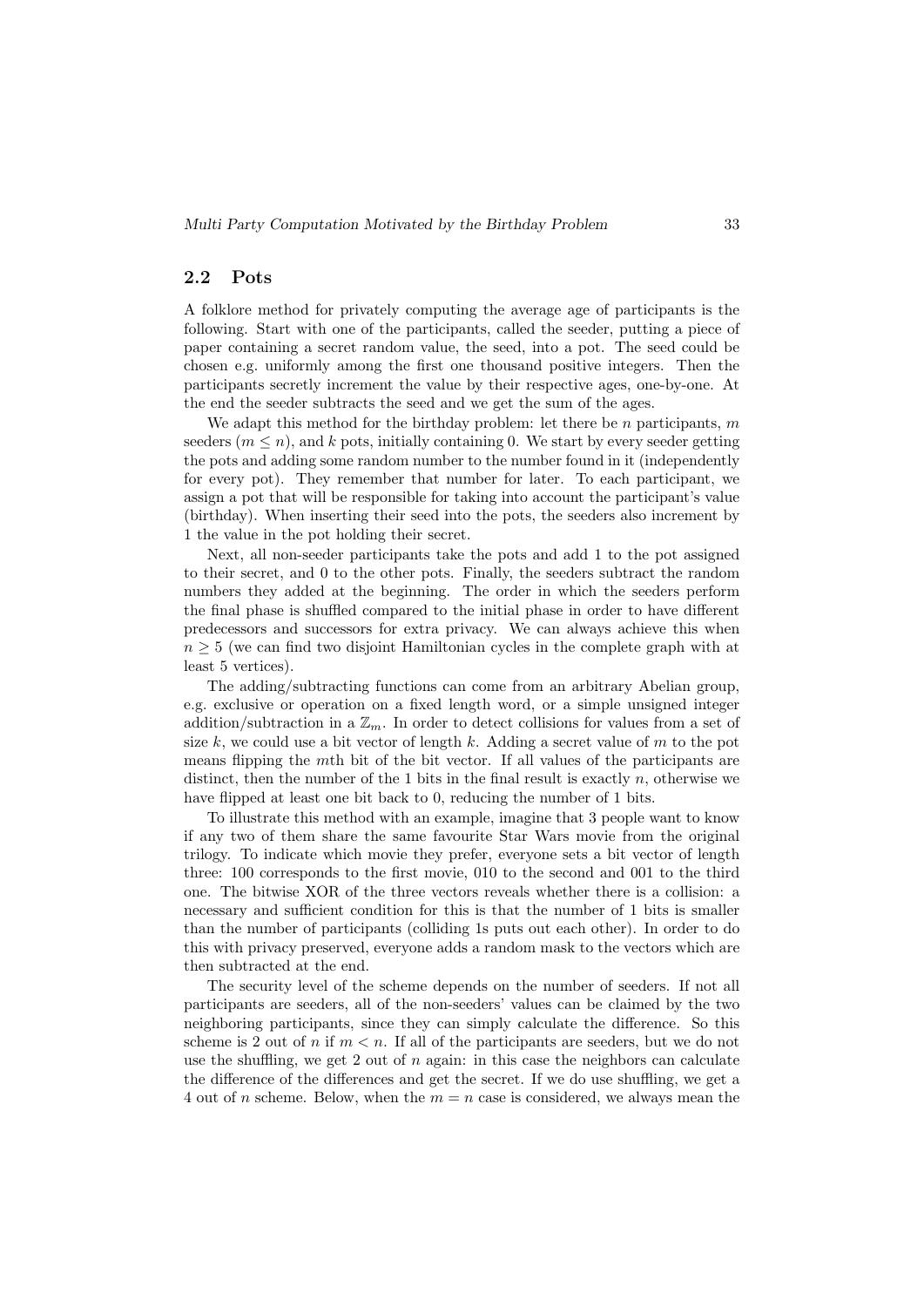shuffled version, and the non-shuffled version if  $m < n$ .

For the runtime analysis, observe that in the seeder phase we have to generate one random number, perform two additions (add 1 or 0 to the random number and add to the pot) and send the pot to the next seeder. This is done in  $max\{k, m\}$ rounds, so the time needed is:  $max\{k, m\}(T(C)+2T(A)+T(R))$ . The next phase is the value filling for non-seeders:  $max\{k,(n-m)\}(T(C) + T(A))$ . Finally removing seeds:  $max\{k, m\}(T(C) + T(A))$ . The overall complexity is:  $max\{k, m\}(T(C) +$  $2T(A) + T(R) + max\{k,(n-m)\}(T(C) + T(A)) + max\{k,m\}(T(C) + T(A)) =$  $max\{k, m\}(2T(C) + 3T(A) + T(R)) + max\{k, (n - m)\}(T(C) + T(A)).$ 

## 2.3 Big Pot

We consider the special case where we only have one pot (unsigned integer), with  $k$ bits, initiated by the seeders (with random numbers). After seeding, every participant flips one bit of the pot corresponding to his or her secret. Finally the seeders remove their random numbers. If the number of one bits is not equal to the number of participants, we found a collision. In order to avoid the attack by the neighbors, it is also necessary to use  $n$  seeders.

The complexity of the algorithm is the following:  $m(T(C, \lceil \frac{k}{W} \rceil) + 2T(A, \lceil \frac{k}{W} \rceil) +$  $T(R, \lceil \frac{k}{W} \rceil)) + (n-m)(T(C, \lceil \frac{k}{W} \rceil) + T(A, \lceil \frac{k}{W} \rceil)) + m(T(C, \lceil \frac{k}{W} \rceil) + T(A, \lceil \frac{k}{W} \rceil)) =$  $(m+n)T(C, \lceil \frac{k}{W} \rceil) + (2m+n)T(A, \lceil \frac{k}{W} \rceil) + mT(R).$ 

#### 2.4 Additive secret sharing based

In this section we consider schemes that are based on additive secret sharing. W.l.o.g, we assume secret values are from a finite field. The secret pieces of information are split into multiple fragments and shared in the following way: every participant holding secret  $x_i$  chooses 2 random numbers  $x_{i,1}, x_{i,2} \in \mathbb{F}_{p^q}$  ( $\mathbb{F}_{p^q}$  is a finite field with  $p<sup>q</sup>$  element, where p is a prime, using the ordinary + operator) and then calculates  $x_{i,3} = x_i - x_{i,1} - x_{i,2}$ . Clearly  $x_i = x_{i,1} + x_{i,2} + x_{i,3}$ .

The problem statement (1) can be reformulated into an algebraic form (2) to better fit secret sharing.

$$
f = sgn\left(\left|\prod_{i=1}^{n} \prod_{j=i+1}^{n} (x_i - x_j)\right|\right) \tag{2}
$$

Clearly, the product vanishes if and only if there is a collision of values.

In the following assume that there are  $n$  participants and denote the *i*th participant's secret by  $x_i = x_{i,1} + x_{i,2} + x_{i,3}$ ,  $i = 1, \ldots, n$ . Two of the three shares can be distributed, because without the third share it does not give any information for an adversary. In our approach, if  $q$  participants perform part of the protocol, we allow the ith participant to have access to shares  ${x_{i,k} | \forall j \in \{1..q\}, \forall k \in \{1,2,3\} : i \not\equiv k \mod 3\}.$ 

Expanding the product in  $(2)$  gives an exponentially growing formula w.r.t.  $n$ , so we will relax privacy conditions and perform multiple collision-detection protocols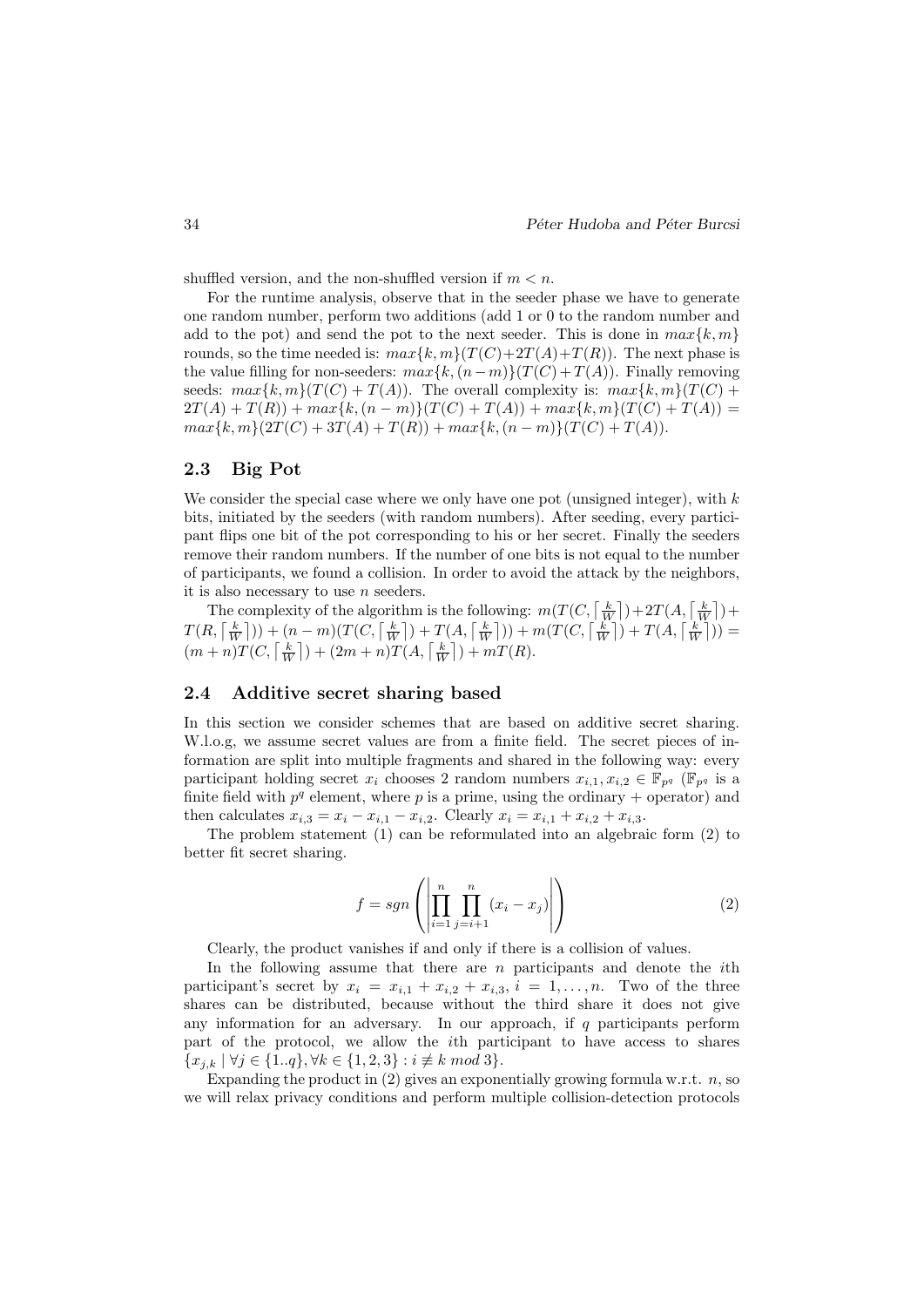for smaller subsets of participants. We will consider the general collision detection protocol where collisions to be detected are given by a graph. For example, with people seated in a circle, we might only be interested in two neighbors having the same birthday, which corresponds to the collision-detection graph being a cycle.

If we cover all edges of the  $n$ -vertex complete graph by smaller collision-detection graphs (possibly redundantly), then we can detect all collisions, using several iterations on a more friendly version of (2).

We consider only simple finite and undirected graphs and will use standard graph-theoretical concepts (see e.g. [4] for graph concepts used). As usual,  $K_t$ denotes a complete graph with t vertices,  $K_{t,u}$  denotes the complete bipartite graphs with t and u sized parts,  $P_t$  denotes a vertex disjoint path of length  $t-1$ , and  $S_t$  denotes the "star" graph with t edges  $(K_{1,t-1})$ . Below we focus on how the generalized version of the socialist millionaires' protocol can be performed on small collision-detection graphs.

#### **2.4.1**  $SMP(K_3)$

In the 3-participant case we want to find  $sgn((x_1 - x_2)(x_1 - x_2)(x_2 - x_3))$ . In Table 1 we show which shares are made available to which participant in an encrypted way (one-to-one communication).

| 1. participant |           |           | 2. participant |           |           | 3. participant |           |           |
|----------------|-----------|-----------|----------------|-----------|-----------|----------------|-----------|-----------|
| $x_{1,1}$      | $x_{1,2}$ | $x_{1,3}$ | $x_{1,1}$      |           | $x_{1,3}$ | $x_{1,1}$      | $x_{1,2}$ |           |
|                | $x_{2,2}$ | $x_{2,3}$ | $x_{2,1}$      | $x_{2,2}$ | $x_{2,3}$ | $x_{2,1}$      | $x_{2,2}$ |           |
|                | $x_{3,2}$ | $x_{3,3}$ | $x_{3,1}$      |           | $x_{3,3}$ | $x_{3,1}$      | $x_{3,2}$ | $x_{3,3}$ |

Table 1: Shares that one participant holds

Expanding the product, one finds that most terms can be computed by at least one participant individually. The part of the formula missing is (3).

$$
2x_{12}x_{13}x_{21} - 2x_{12}x_{13}x_{31} - 2x_{12}x_{21}x_{23} + 2x_{13}x_{31}x_{32} + 2x_{21}x_{23}x_{32} - 2x_{23}x_{31}x_{32} \tag{3}
$$

With the help of a 4th participant, we can compute each of the summands because the necessary fragments can be sent to the helper without revealing any of the secrets. The fourth participant does not share a secret in this part.

Covering  $K_n$  by copies of  $K_3$  graphs is not entirely trivial. The number of copies of  $K_3$  needed is trivially between  $\binom{n}{2}$  and  $\binom{n}{2}/3$ . The latter value is obtained by disjoint copies in the case of some special values of  $n$  using finite geometries. The overlapping decomposition a graph into the minimum number of complete subgraphs is NP-complete in general [11, 7]. There are polynomial time algorithms that creates cover by trees,  $K_{1,k}$  or  $P_4$  with overlap 2 [2]. In [17] it is proved that optimal covering is polynomial with  $S_k$  and  $P_k$  graphs. Covering a graph with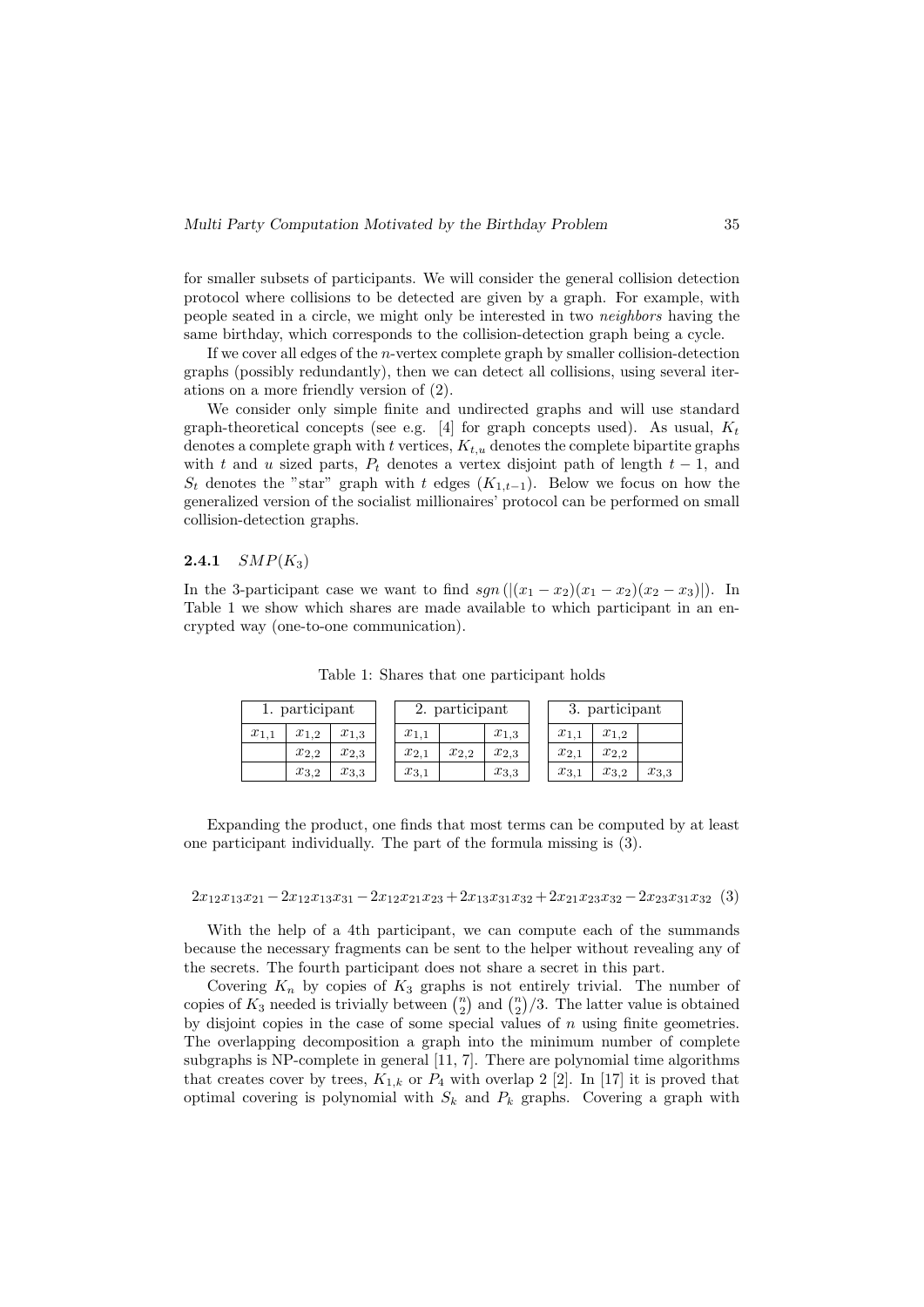complete bipartite subgraphs, but not with a fixed size is discussed in [12]. The hardness of lane covering is discussed in [8]. Note that non-disjoint covers by small collision-detection graphs can leak information: if e.g. two participants detect a collision in two distinct 3-tuples with both of them involved in the collisions, the a posteriori probability of the two of them colliding increases largely.

Overall the collision detection protocol with  $SMP(K_3)$  gives us an extra level of privacy compared to the pairwise socialist millionaires' protocol without adding to much computational overhead.

#### **2.4.2**  $SMP(P_3)$

Another approach computes only  $(x_1 - x_2)(x_2 - x_3)$  for three participants, meaning we cover our complete graph with  $P_3$  graphs. There is no need for a helper participant to do this type of sub protocol. The formulas for the participants can be seen in  $(4)$ .

$$
f1 = x_{11}x_{23} - x_{11}x_{32} + x_{12}x_{23} - x_{12}x_{33} +
$$
  
\n
$$
x_{13}x_{22} + x_{13}x_{23} - x_{22}^2 - x_{13}x_{32} + x_{22}x_{32} + x_{23}x_{32} + x_{23}x_{33}
$$
  
\n
$$
f2 = x_{11}x_{22} - x_{11}x_{31} + x_{13}x_{21} - x_{13}x_{31} -
$$
  
\n
$$
x_{13}x_{33} - 2x_{21}x_{23} - x_{23}^2 + x_{21}x_{31} - 2x_{22}x_{23} + x_{22}x_{31} + x_{23}x_{31}
$$
  
\n
$$
f3 = x_{11}x_{21} - x_{11}x_{33} + x_{12}x_{21} + x_{12}x_{22} -
$$
  
\n
$$
x_{12}x_{31} - x_{12}x_{32} - x_{21}^2 - 2x_{21}x_{22} + x_{21}x_{32} + x_{21}x_{33} + x_{22}x_{33}
$$
  
\n(4)

**Theorem 1** (Theorem B. from [17]). Let p and q nonnegative integers, let n and k be positive integers such that  $n \geq 4k$  and  $k(p+q) = {n \choose 2}$ , and let one of the following conditions hold:

(1) k is even and  $p \geq \frac{k}{2}$ ,

(2) k is odd and 
$$
p \geq k
$$
.

Then there exists a decomposition of  $K_n$  into p copies of  $P_{k+1}$  and q copies of  $S_{k+1}$ .

By Theorem 1, we can prove that we can decompose a complete subgraph with at least 4 vertices into  $P_3$  graphs if 4 | n or 4 |  $(n-1)$ . The theorem gives the number of covering graphs  $p = \frac{n(n-1)}{4}$  $\frac{i-1j}{4}$ .

If  $4 \mid n$ , then every participant in one round generates two random number  $(2T(R))$  subtracts two to achieve the secret fragmenting  $(2T(A))$ , sends two fragments  $(4T(C))$  to the other participants  $(2-2)$  share to each), has 11 multiplications  $(11T(M))$  and additions  $(11T(A))$  and finally they share the  $f_i$  part of the solution to a leader in the group  $(T(C))$ . We have  $\frac{n}{2}$  rounds, so we get  $\frac{n}{2}$  (11T(M) + 13T(A) + 5T(C) + 2T(R)) for the overall running time.

## 2.5  $SMP(2K_2)$

A 4-participant approach that performs subprotocol based on  $2K_2$  graphs (see Figure 1 (c)) can also solve the problem without a helper. The fourth participant's fragments can be seen in Table 2.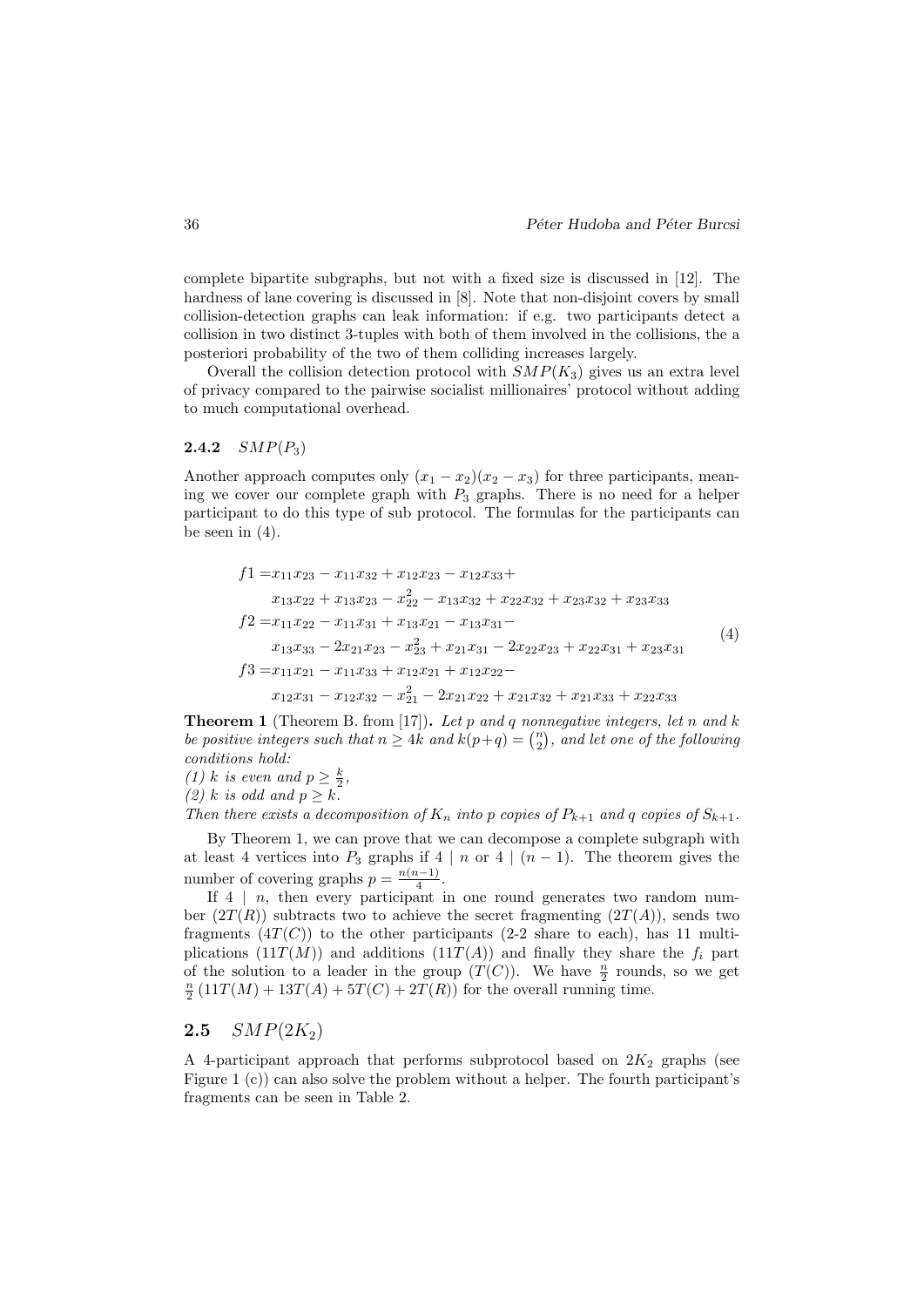Table 2: Shares that one participant holds in 4 participant case

| participant<br>4. |           |           |  |  |  |
|-------------------|-----------|-----------|--|--|--|
|                   | $x_{1,2}$ | $x_{1,3}$ |  |  |  |
|                   | $x_{2,2}$ | $x_{2,3}$ |  |  |  |
|                   | $x_{3,2}$ | $x_{3,3}$ |  |  |  |
| $x_{4,1}$         | $x_{4,2}$ | $x_{4,3}$ |  |  |  |

If we substitute the fragments and expand the  $(x_1 - x_2)(x_3 - x_4)$  we get the participants formulas (5). Trivially a disjoint cover can be built up of the complete graph by two lines if  $4 \mid n \text{ or } 4 \mid n-1$ . If  $4 \mid n$ , then in each round, no participant is idle.

$$
f_1 = x_{11}x_{32} - x_{11}x_{42} - x_{11}x_{43} + x_{12}x_{32} - x_{12}x_{42}
$$
  
\n
$$
- x_{22}x_{33} + x_{22}x_{42} - x_{23}x_{32} - x_{23}x_{33}
$$
  
\n
$$
f_2 = x_{13}x_{31} + x_{13}x_{33} - x_{21}x_{31} - x_{21}x_{33} + x_{21}x_{43}
$$
  
\n
$$
+ x_{22}x_{41} + x_{22}x_{43} - x_{23}x_{31} + x_{23}x_{43}
$$
  
\n
$$
f_3 = x_{11}x_{31} + x_{11}x_{33} - x_{11}x_{41} + x_{12}x_{31} - x_{12}x_{41}
$$
  
\n
$$
- x_{21}x_{32} + x_{21}x_{41} + x_{21}x_{42} - x_{22}x_{31}
$$
  
\n
$$
f_4 = x_{12}x_{33} - x_{12}x_{43} + x_{13}x_{32} - x_{13}x_{41} - x_{13}x_{42}
$$
  
\n
$$
- x_{13}x_{43} + x_{23}x_{41} + x_{23}x_{42} - x_{22}x_{32}
$$

The complexity is as follows: every participant in one round generates the shares  $(2T(R) + 2T(A))$ , sends two fragments  $(6T(C))$  for all of the other participants, and does 9 multiplications  $(9T(M))$  and additions  $(9T(A))$  and finally shares the  $f_i$  part of the solution with a leader in the group  $(T(C))$ . We have  $\frac{n}{2}$  rounds, so we get  $\frac{n}{2}$   $(9T(M) + 11T(A) + 7T(C) + 2T(R)).$ 

#### 2.6 Other collision-detection graphs

We also experimented with other collision-detection graphs. We expanded the formulas for different graphs and distributed the fragments by a randomized greedy algorithm. Figure 1 shows how many participants are needed for the different graphs used.

## 3 Comparison and conclusion

Some algorithms have some restrictions on the number of participants for which they can be applied. Leakage means some information that is unavoidably leaked in case of collisions. In Table 3, we compare the algorithms by the level of privacy,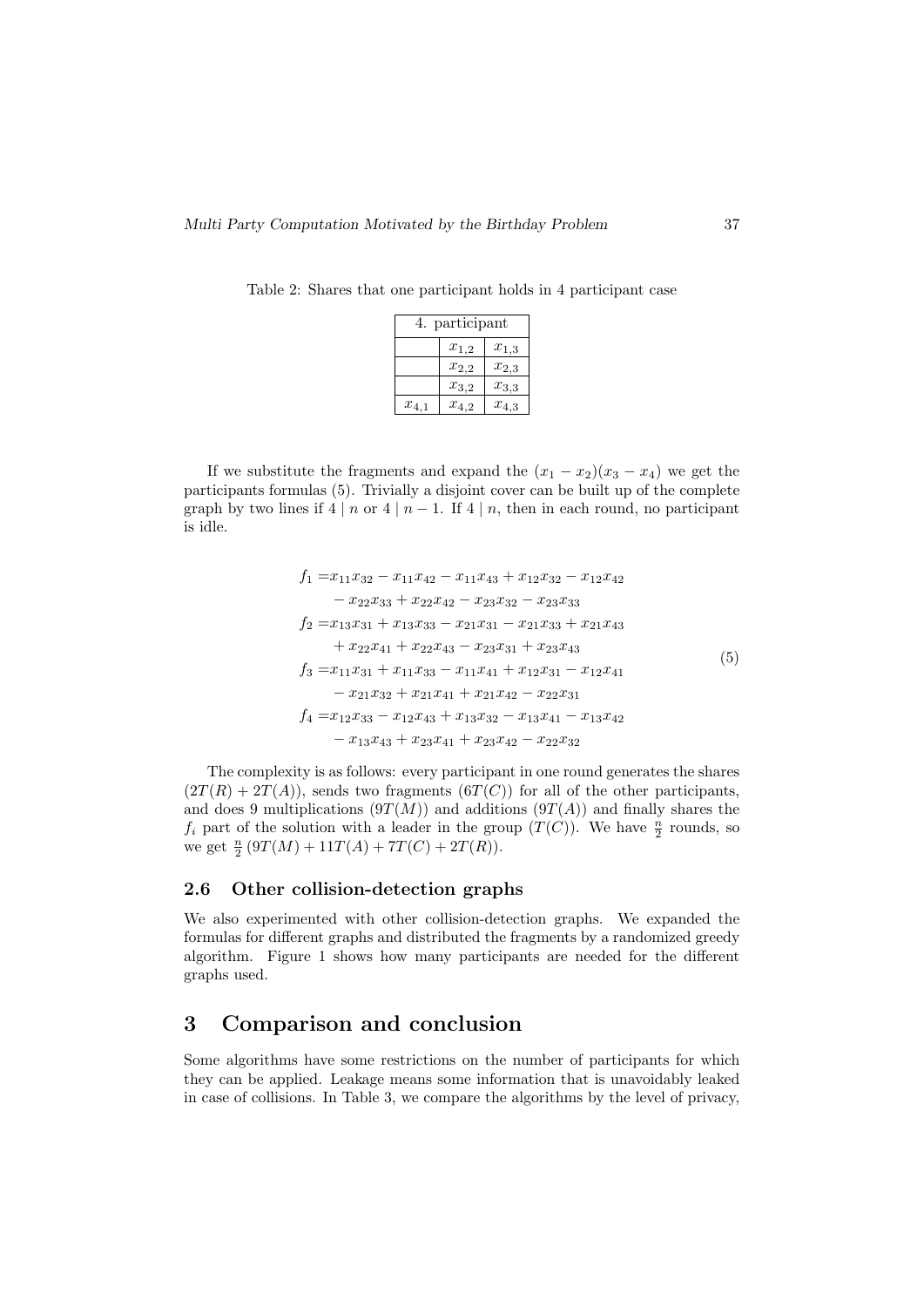

Figure 1: Graphs with number of necessary participants Source: http://www.graphclasses.org/smallgraphs.html (reach: 2018-09-05)

the restrictions and show how many active adversaries in the system can claim any information of any other participant in the worst case. In Table 4 the runtimes can be seen.

Table 3: Adversary tolerance, most important information leakage and restrictions of the algorithms

| Method name       | Adversary      | Leaked information      | Restriction                |  |
|-------------------|----------------|-------------------------|----------------------------|--|
| Voting based      | $\overline{2}$ | What is the             |                            |  |
|                   |                | duplicated value        |                            |  |
| Pots $(m=1)$      | $\overline{2}$ | What is the             |                            |  |
|                   |                | duplicated value        |                            |  |
| Pots $(m = n)$    | 4              | What is the             | $n\geq 5$                  |  |
|                   |                | duplicated value        |                            |  |
| Big pot $(m=1)$   | $\overline{2}$ | How many                |                            |  |
|                   |                | collisions exist        |                            |  |
| Big pot $(m = n)$ | $\overline{4}$ | How many                | $n\geq 5$                  |  |
|                   |                | collisions exist        |                            |  |
| $SMP(P_3)$        | $\mathfrak{D}$ | Equality guess with     | $4 \mid n \wedge n \geq 8$ |  |
|                   |                | $rac{1}{2}$ probability |                            |  |
| $SMP(2K_2)$       | $\overline{2}$ | Equality guess with     |                            |  |
|                   |                | $rac{1}{2}$ probability | $4 \mid n \vee 4 \mid n-1$ |  |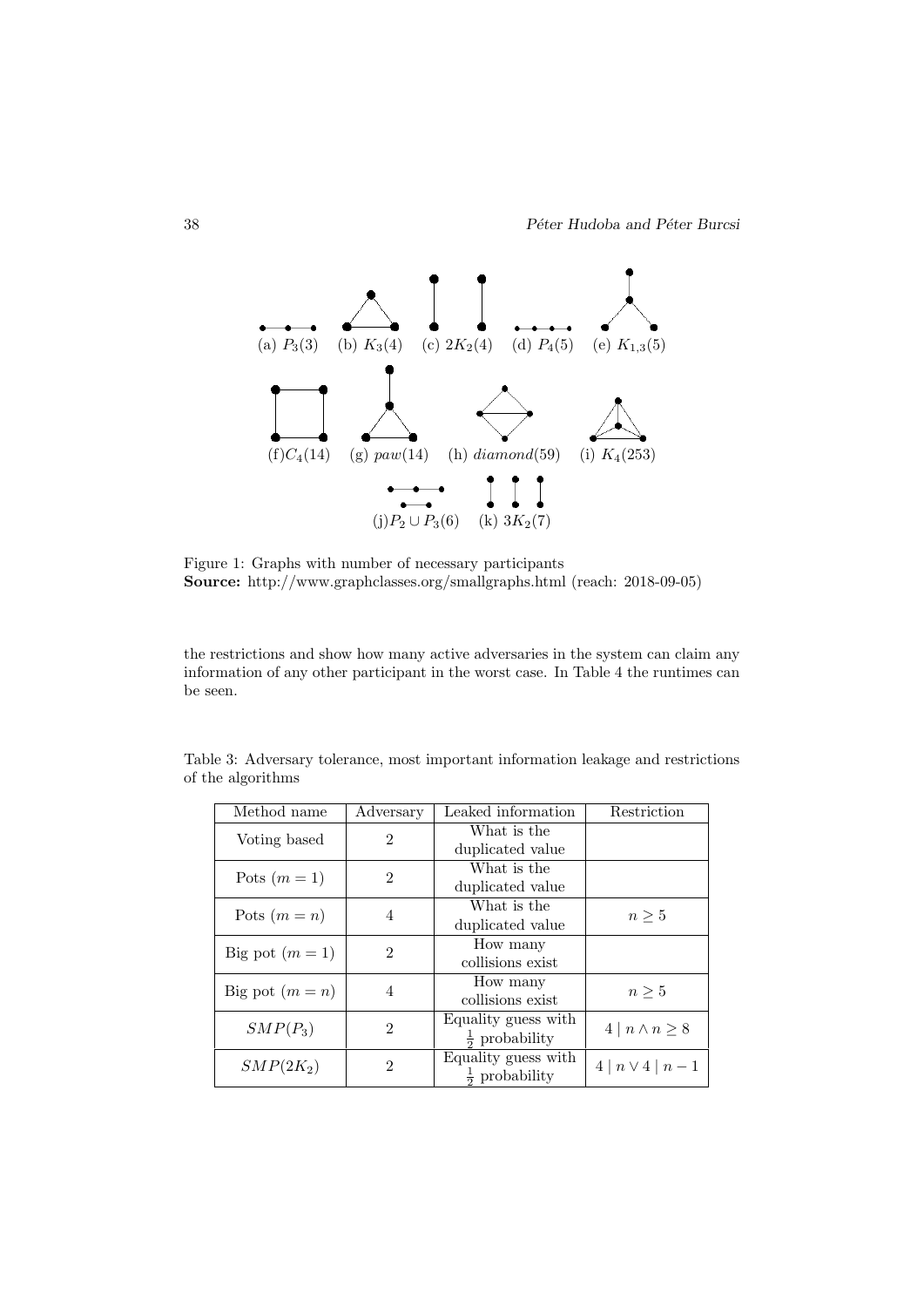| Method name            | <b>Runtime</b>                                                                                 |  |  |  |  |
|------------------------|------------------------------------------------------------------------------------------------|--|--|--|--|
| Voting based           | $\left(q+\left\lfloor\frac{n}{2}\right\rfloor\frac{k}{q}\right)\left(3T(C)+2T(A)+nT(A)\right)$ |  |  |  |  |
| Pots $(m = 1)$         | $k(2T(C) + 3T(A) + T(R)) +$<br>$max\{k,(n-1)\}(T(C) + T(A))$                                   |  |  |  |  |
| Pots $(m = n)$         | $max\{k, n\}(2T(C) + 3T(A) + T(R)) + k(T(C) + T(A))$                                           |  |  |  |  |
| Big pot $(m=1)$        | $(n+1)T(C,\lceil\frac{k}{W}\rceil)+(n+2)T(A,\lceil\frac{k}{W}\rceil)+T(R)$                     |  |  |  |  |
| Big pot $(m = n)$      | $2nT(C, \lceil \frac{k}{W} \rceil) + 3nT(A, \lceil \frac{k}{W} \rceil) + nT(R)$                |  |  |  |  |
| $SMP(P_3)$             | $\frac{n}{2}(11T(M) + 13T(A) + 5T(C) + 2T(R))$                                                 |  |  |  |  |
| $SMP\overline{(2K_2)}$ | $\frac{n}{2}(9T(M) + 11T(A) + 7T(C) + 2T(R))$                                                  |  |  |  |  |

Table 4: Estimated runtime of algorithms based on base functions (addition, multiplication, random number generation and communication)

Let us estimate the runtime functions in the following way  $T(M) = A \cdot T(A) =$  $R \cdot T(R)$ ,  $T(C) = C \cdot T(M)$  and let  $T(A, r) = r \cdot T(A)$ ,  $T(R, r) = r \cdot T(R)$ ,  $T(C, r) =$  $r \cdot T(C)$  and let  $W = 64$  (the number of bits in one number). This is a reasonable approximation on modern architectures and software.

| Parameters         |      |      |       |                |        |  |  |
|--------------------|------|------|-------|----------------|--------|--|--|
| k                  | 30   | 365  | 365   | 365            | 100    |  |  |
| n                  | 30   | 30   | 30    | 30             | 1000   |  |  |
| $\mathcal{C}$      | 5    | 5    | 20    | $\overline{2}$ | 5      |  |  |
| А                  | 1/3  | 1/3  | 1/3   | 1/3            | 1/3    |  |  |
| R                  | 1    | 1    | 1     | 1              |        |  |  |
| Method estimations |      |      |       |                |        |  |  |
| Voting based       | 1089 | 3798 | 10458 | 2466           | 156078 |  |  |
| Pots $(m=1)$       | 520  | 6327 | 22752 | 3042           | 6528   |  |  |
| Pots $(m = n)$     | 520  | 6327 | 22752 | 3042           | 12533  |  |  |
| Big pot $(m = 1)$  | 167  | 1000 | 3790  | 442            | 10680  |  |  |
| Big pot $(m = n)$  | 360  | 2160 | 7560  | 1080           | 24000  |  |  |
| $SMP(P_3)$         | 595  | 595  | 1720  | 370            | 19833  |  |  |
| $SMP(2K_2)$        | 705  | 705  | 2280  | 390            | 23500  |  |  |

Table 5: Comparing runtimes of algorithms in  $T(M)$  with multiple parametrizations

The  $SMP(P_3)$  is worse than  $SMP(2K_2)$  only if  $1 + A > C$ , which is a really unlikely case. Clearly the pitfall of the pot algorithms is the big  $k$  value.

When  $k$  and  $n$  are small, the big pot seems the most reasonable choice, but as  $k$  gets bigger, it becomes infeasible. The graph-based approaches have strong restrictions  $4 | n \vee 4 | n-1$ . It can be seen in Table 5 that the simple pots algorithm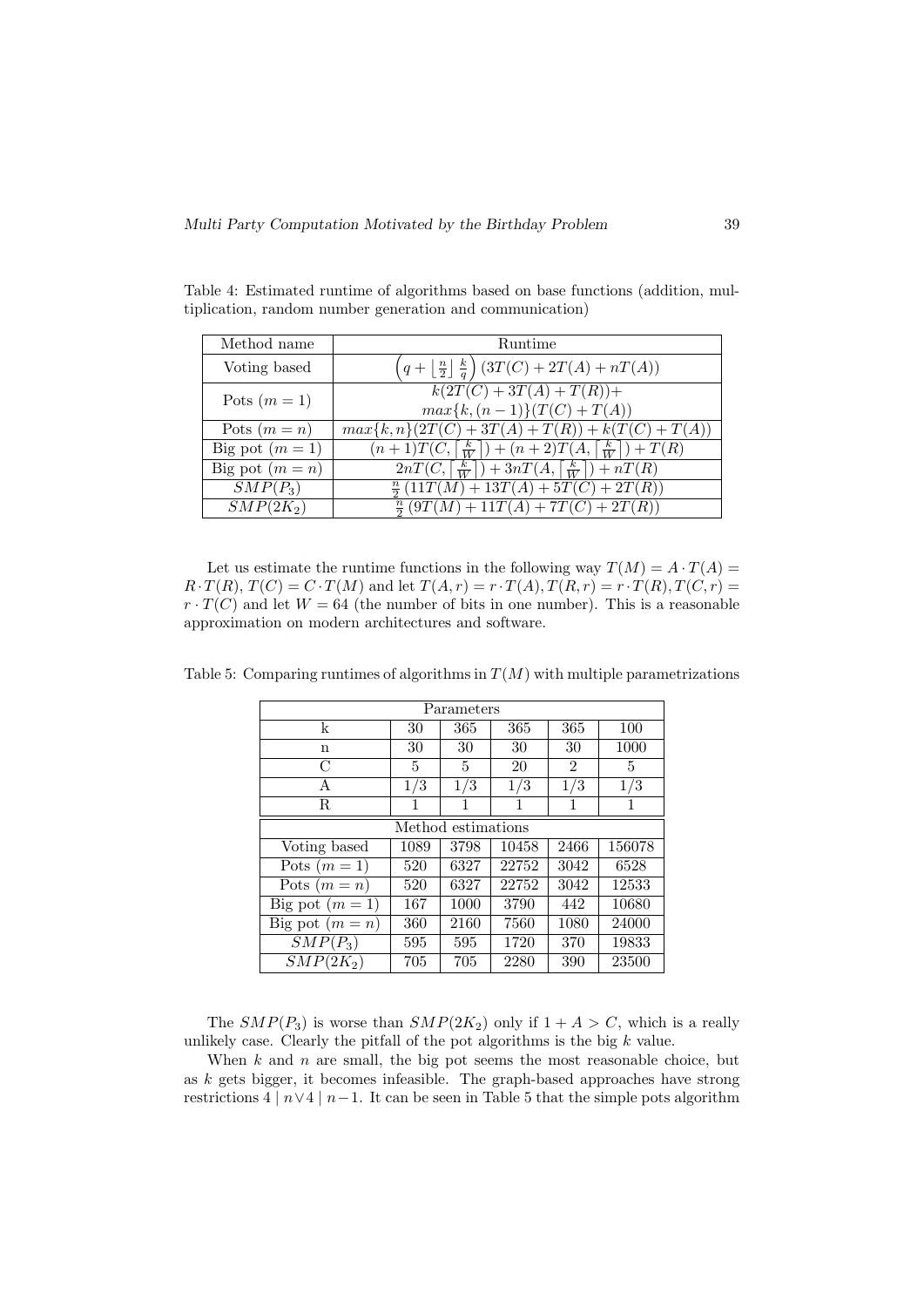becomes the best when  $n$  is large but  $k$  remains small.

In future work we plan to create a scheme based on multiple different graphs to avoid restrictions and achieve the best performance at the same time.

# 4 Acknowledgement

Péter Hudoba was supported by EFOP-3.6.3-VEKOP-16-2017-00001: Talent Management in Autonomous Vehicle Control Technologies — The Project is supported by the Hungarian Government and co-financed by the European Social Fund.

P<sub>eter</sub> Burcsi has been supported by the European Union, co-financed by the European Social Fund (EFOP-3.6.2-16-2017-00013, Thematic Fundamental Research Collaborations Grounding Innovation in Informatics and Infocommunications).

# References

- [1] Abramson, Morton and Moser, WOJ. More birthday surprises. The American Mathematical Monthly, 77(8):856–858, 1970.
- [2] Alon, Noga, Caro, Yair, and Yuster, Raphael. Covering the edges of a graph by a prescribed tree with minimum overlap. journal of combinatorial theory, Series B, 71(2):144–161, 1997.
- [3] Bárász, Mihály, Ligeti, Péter, Lója, Krisztina, Mérai, László, and Nagy, Dániel A. Another twist in the dining cryptographersprotocol. Tatra Mountains Mathematical Publications, 57(1):85–99, 2013.
- [4] Bondy, John Adrian, Murty, Uppaluri Siva Ramachandra, et al. Graph theory with applications, volume 290. Citeseer, 1976.
- [5] Boudot, Fabrice, Schoenmakers, Berry, and Traore, Jacques. A fair and efficient solution to the socialist millionaires problem. Discrete Applied Mathematics, 111(1-2):23–36, 2001.
- [6] Chaum, David. The dining cryptographers problem: Unconditional sender and recipient untraceability. Journal of cryptology, 1(1):65–75, 1988.
- [7] Dor, Dorit and Tarsi, Michael. Graph decomposition is npc-a complete proof of holyer's conjecture. In Proceedings of the twenty-fourth annual ACM symposium on Theory of computing, pages 252–263. ACM, 1992.
- [8] Ergun, Ozlem, Kuyzu, Gultekin, and Savelsbergh, Martin. The lane covering problem. Manuscript, 2003.
- [9] Goldreich, Oded. Foundations of Cryptography: Volume 2, Basic Applications. Cambridge University Press, New York, NY, USA, 2004.